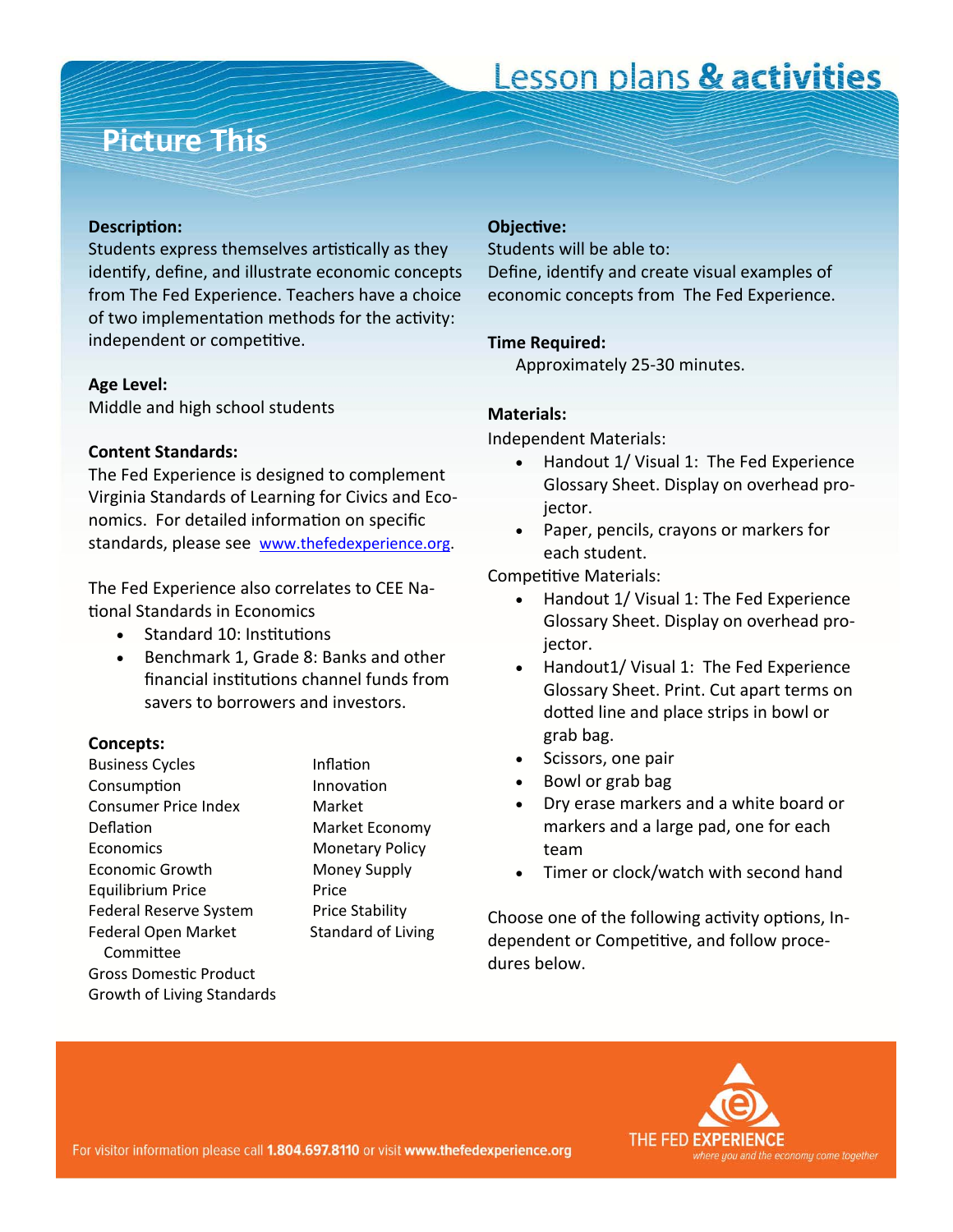# Lesson plans & activities

### **Picture This**

#### **Independent Procedures:**

- 1. Display Handout/Visual 1: The Fed Experi‐ ence Glossary Sheet.
- 2. Assign or allow students to select a con‐ cept.
- 3. Students draw a picture illustrating the concept and include the term and defini‐ tion on the illustration.
- 4. Display artwork in room and conduct a gallery walk with students.

#### **CompeƟƟve Procedures:**

- 1. Display Handout/Visual 1: The Fed Experi‐ ence Glossary Sheet.
- 2. Inform students they have 5 minutes to review the terms in preparation for a game. Remove visual from view.
- 3. Divide class into 2 teams.
- 4. Choose one student to pick a concept from bowl or grab bag.
- 5. Allow the student 30 seconds to draw the concept on the white board/ pad and one minute for the student's teammates to guess the term.
- 6. If the student's teammates guess the cor‐ rect term within one minute, the team earns a point. Otherwise the other team can steal the point by guessing the cor‐ rect term.
- 7. Teams alternate drawing and guessing terms until all terms have been used.
- 8. The team with the most points after all terms have been drawn earns a teacher chosen incenƟve.



For visitor information please call 1.804.697.8110 or visit www.thefedexperience.org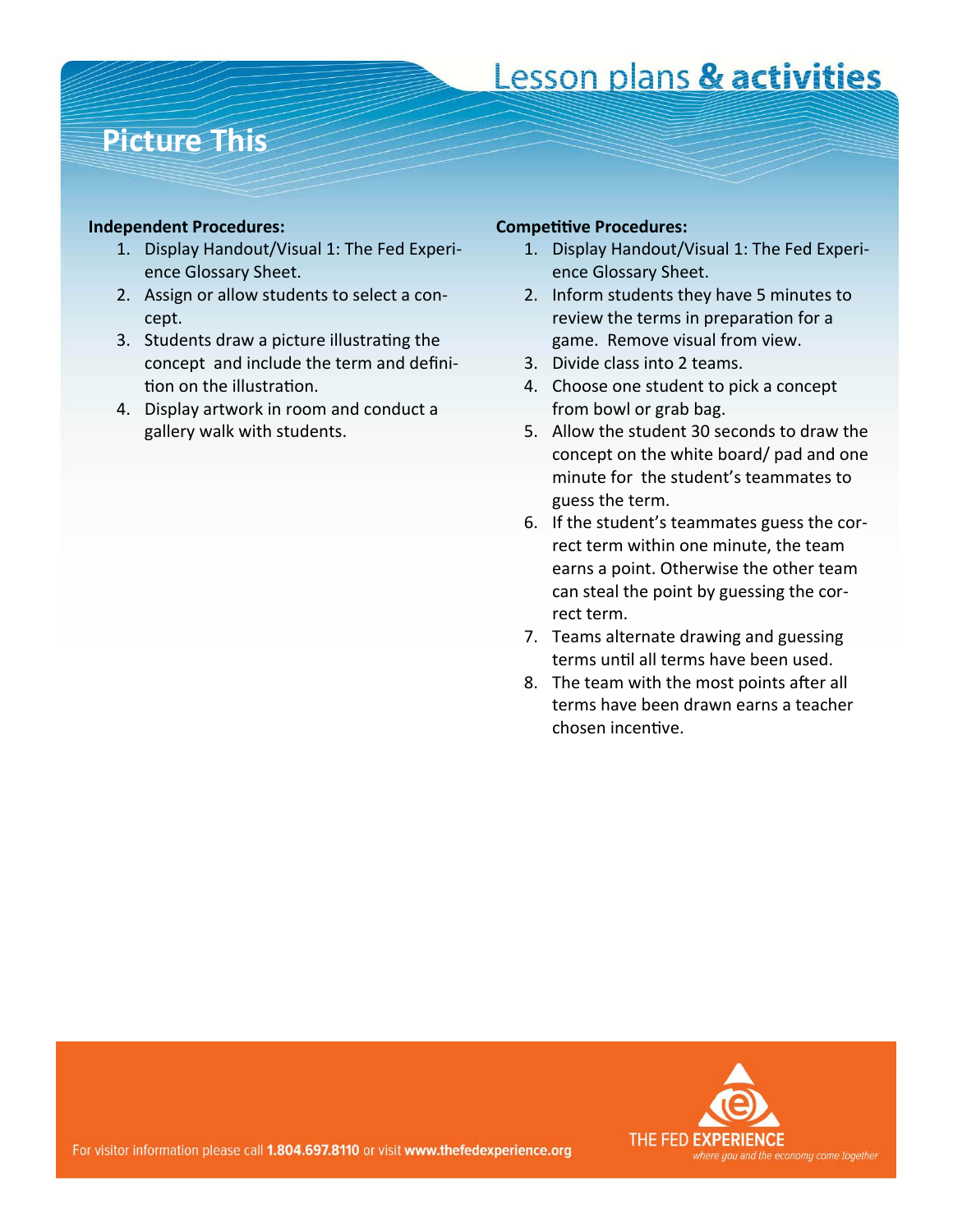#### Picture This **Picture This Handout 1/ Visual 1: The Fed Experience Glossary Sheet**

| <b>Term</b>                             | <b>Definition</b>                                                                                                                                                                                                         |
|-----------------------------------------|---------------------------------------------------------------------------------------------------------------------------------------------------------------------------------------------------------------------------|
| <b>Business Cycles</b>                  | The ebb and flow of economic activity.                                                                                                                                                                                    |
| Consumption                             | The purchase of goods and services.                                                                                                                                                                                       |
| <b>Consumer Price Index</b>             | Measures the purchasing power of money over time. It compiles<br>average prices for purchases made by households each month.                                                                                              |
| <b>Deflation</b>                        | A decrease in the overall price level, which can be accompanied<br>by slower economic growth.                                                                                                                             |
| <b>Economics</b>                        | The study of how people choose to use scarce resources in pro-<br>duction, trade and consumption.                                                                                                                         |
| <b>Economic Growth</b>                  | The increase in the amount of the goods and services produced<br>in an economy over time.                                                                                                                                 |
| <b>Equilibrium Price</b>                | The price at which quantity demanded equals quantity supplied.                                                                                                                                                            |
| <b>Federal Reserve System</b>           | The central bank of the USA which includes the Board of<br>Governors in Washington, D.C. and 12 regional Reserve Banks<br>and their branches across the country.                                                          |
| <b>Federal Open Market</b><br>Committee | A part of the Federal Reserve System. Made up of the Board of<br>Governors and Federal Reserve Bank Presidents. The FOMC sets<br>monetary policy.                                                                         |
| <b>Gross Domestic Product</b>           | The total market value of all final goods and services produced in<br>a country within a year. GDP is often used as an indicator of<br>economic growth. When GDP increases, standard of living also<br>tends to increase. |



For visitor information please call 1.804.697.8110 or visit www.thefedexperience.org